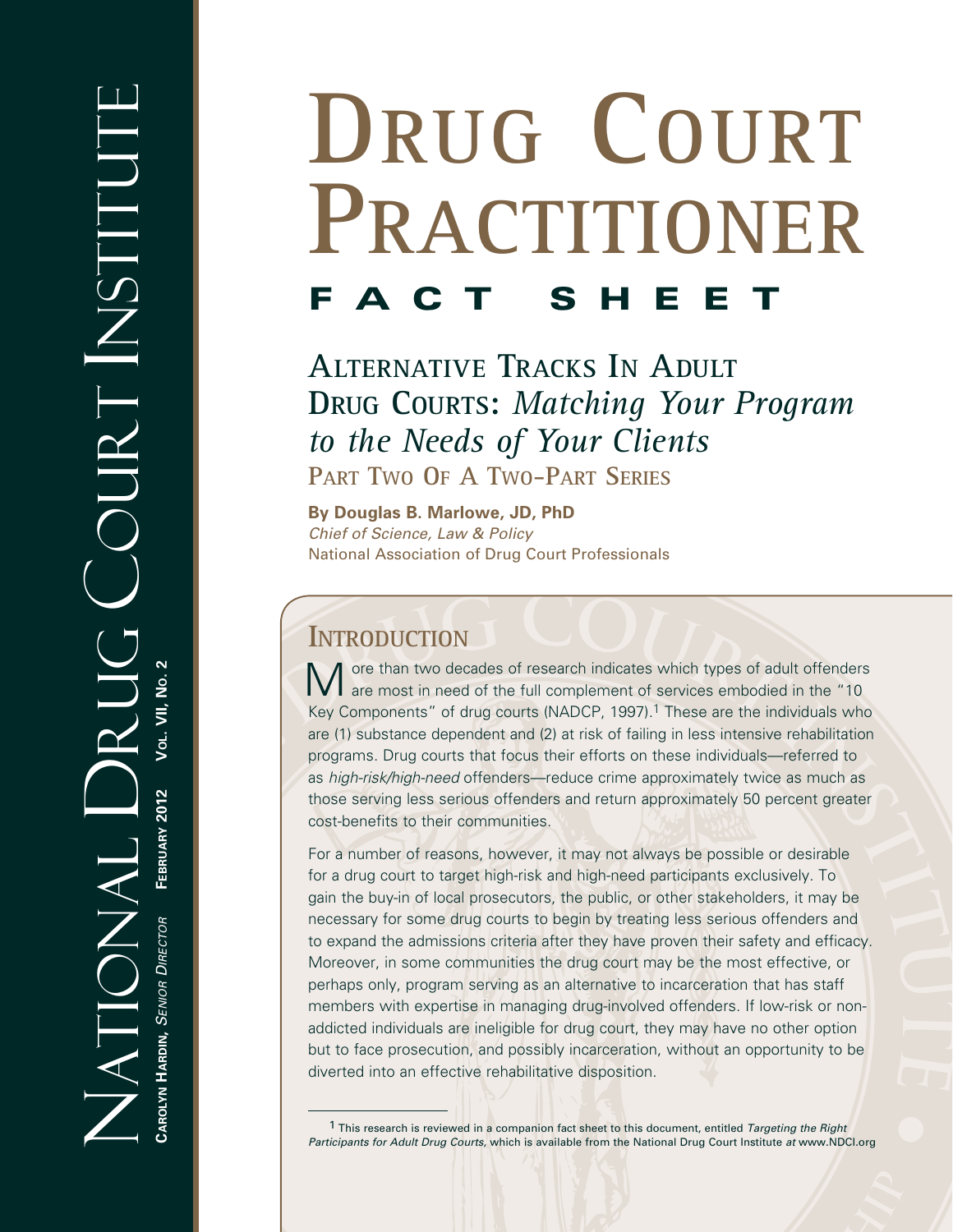If a drug court has such compelling reasons to serve low-risk or low-need individuals, it should consider making substantive modifications to its program to accommodate the characteristics of its participants. This document describes a conceptual framework and evidence-based practice recommendations for designing alternative tracks within a drug court to serve different types of adult participants.

*Research indicates which types of adult offenders are most in need of the full complement of services embodied in the 10 Key Components of drug courts.*

# **THE RISK AND NEED PRINCIPLES**

No one intervention is appropriately suited for all drug-involved offenders. According to what are known as the Risk Principle and the Need Principle, the most effective and cost-efficient outcomes are achieved when treatment and supervision services are tailored to the (1) prognostic risk level and (2) criminogenic needs of the participants (Andrews & Bonta, 2010; Taxman & Marlowe, 2006).

*Prognostic risk* refers to the characteristics of offenders that predict relatively poorer outcomes in standard rehabilitation programs. Among drug-involved offenders, the most reliable and robust prognostic risk factors include a younger age, male gender, early onset of substance abuse or delinquency, prior felony convictions, previously unsuccessful treatment attempts, a diagnosis of antisocial personality disorder, and regular contacts with antisocial or substance-abusing peers (Marlowe et al., 2003). *Criminogenic needs* refer to clinical disorders or functional impairments that, if

treated, significantly reduce the likelihood of future involvement in crime. The most common criminogenic needs among offenders include a diagnosis of substance dependence or addiction, major mental illness, and a lack of basic employment or daily living skills (Belenko, 2006; Simpson & Knight, 2007).

Prognostic risk and criminogenic need indicate what level of treatment and supervision are likely to be required to manage an offender, and what consequences should ensue for new instances of alcohol or other drug use. Generally speaking, the higher the prognostic risk level, the more intensive the supervision services should be (Lowenkamp et al., 2006). Similarly, the higher the need level, the more intensive the treatment services should be (Smith et al., 2009). Drug-involved offenders who are both high-risk and high-need typically require the full array of treatment and supervision services embodied in the 10 Key Components of drug courts.

The converse, however, is also true. The lower the risk level, the less intensive the supervision services should be. And the lower the need level, the less intensive the treatment services should be. Providing too much treatment or too much supervision is not merely a potential waste of scarce resources. It can increase crime or substance abuse by exposing individuals to more seriously impaired or antisocial peers, or by interfering with their engagement in productive activities such as work, school, or parenting (Lowenkamp & Latessa, 2004; McCord, 2003). Individuals who are low-risk and/or low-need typically do not require the full menu of services specified in the 10 Key Components.

# **RISK AND NEED MATRIX**

Conceptually, prognostic risk and criminogenic need may be crossed in a two-by-two matrix, yielding four quadrants that indicate whether each participant may be classified as high-risk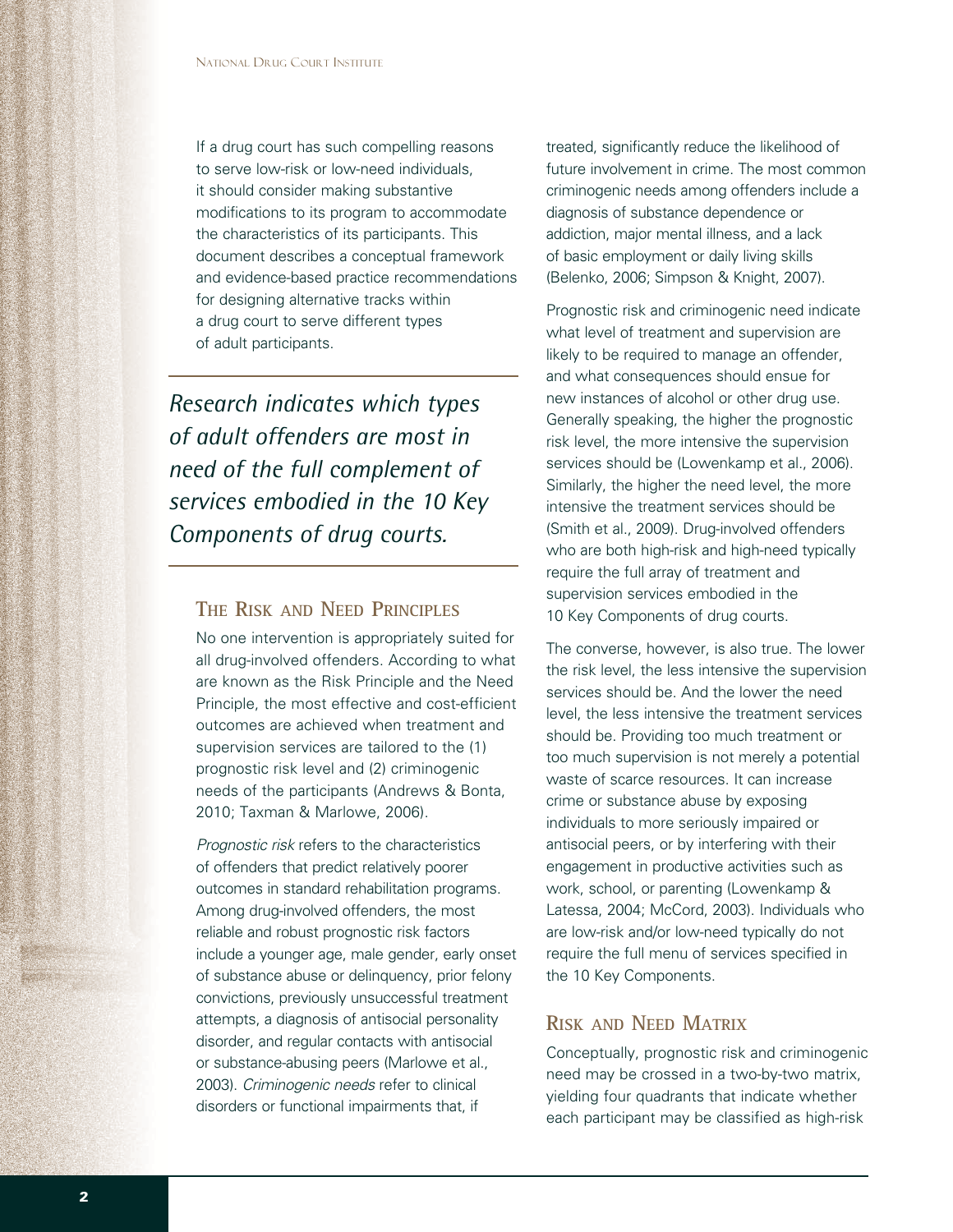and high-need (HR/HN), low-risk and highneed (LR/HN), high-risk and low-need (HR/LN) or low-risk and low-need (LR/LN). To be most effective and cost-efficient, treatment and supervision services should be specifically tailored to the risk/need profile of the offender. Interventions that are well-suited for participants in one quadrant may be a waste of resources or contraindicated for those in another quadrant.

Figure 1 summarizes alternative treatment and supervisory regimens that might be

administered within a drug court to serve different types of participants. The purpose of this figure is not to describe all of the interventions that should be administered in a drug court. As will be discussed, some services such as drug testing, community surveillance, and positive incentives should be administered to *all* participants regardless of their risk level or clinical diagnosis. The aim here is to highlight the specific adaptations that research suggests should be implemented in a drug court to serve different offender subtypes.



### **FIGURE 1: Alternative Tracks Within An Adult Drug Court**

Note: Figure 1 adapted with permission from: Marlowe, D. B. (2009). Evidence-based sentencing for drug offenders: An analysis of prognostic risks and criminogenic needs. *Chapman Journal of Criminal Justice, 1*, 167–201.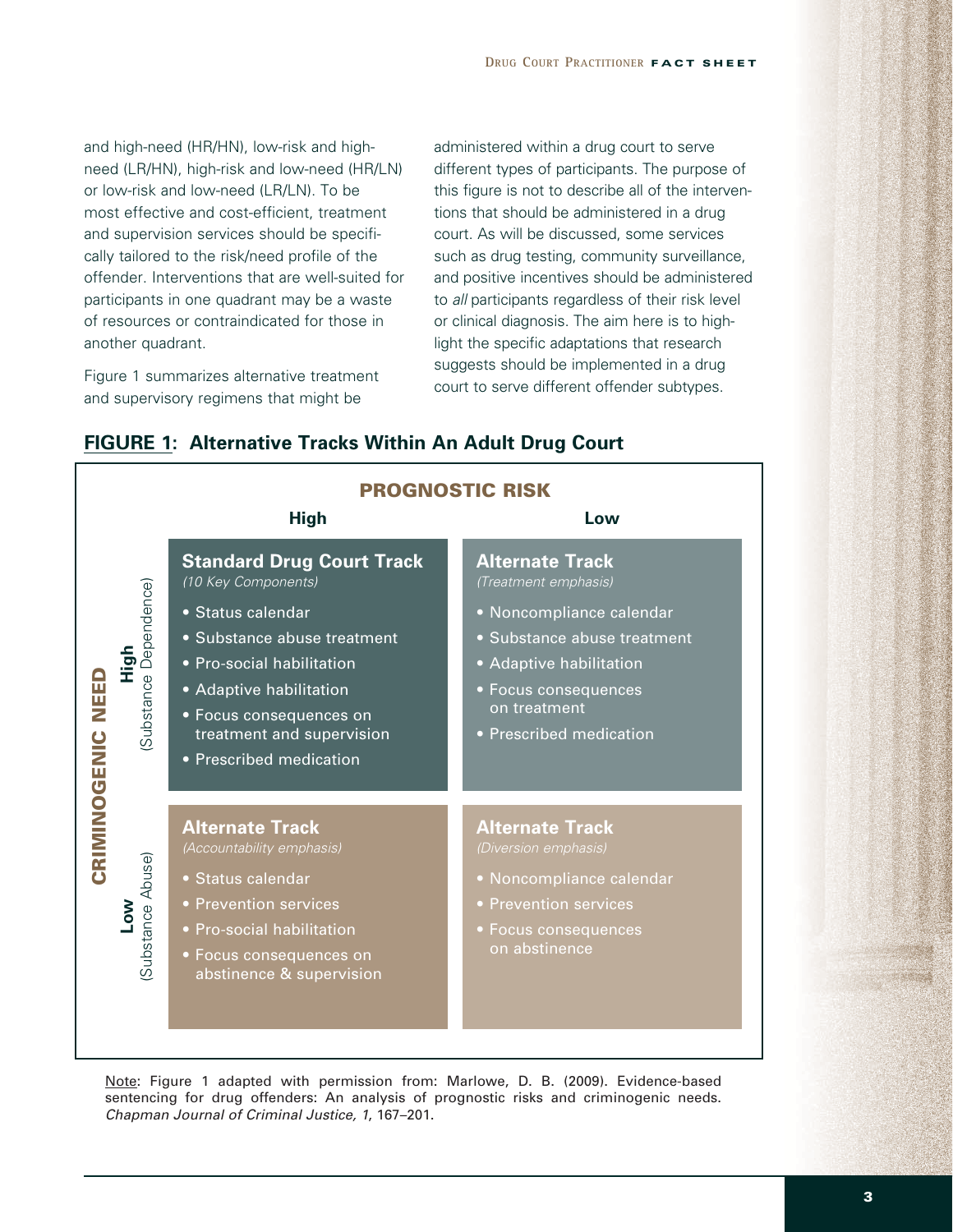#### **High Prognostic Risk**

**Standard Drug Court Track** *(10 Key Components)*

**•** Status calendar

**High Criminogenic Need**

High Criminogenic Need<br>(Substance Dependence)

(Substance Dependence)

- Substance abuse treatment
- Pro-social habilitation
- Adaptive habilitation
- Focus consequences on treatment and supervision
- Prescribed medication

# **HIGH RISK & HIGH NEED (HR/HN)**

Participants in the upper left quadrant are dependent on alcohol or other drugs, and are also at risk for failure in standard correctional rehabilitation programs. They may, for example, have begun abusing substances or committing delinquent acts at an early age, failed previously in less intensive dispositions, or been diagnosed with antisocial personality disorder. Research confirms that the full array of drug court services embodied in the 10 Key Components is typically required for this high-risk/high-need group (Carey et al., 2008; Carey et al., in press). Key services that should ordinarily be provided to these participants include:

**Status Calendar: Participants in this** quadrant should appear frequently in court for the judge to review their progress in treatment and administer suitable consequences where indicated. Evidence suggests status hearings should be held no less frequently than bi-weekly (every 2 weeks) for at least the first few months of the program, until the participants have achieved a stable interval of sobriety and are regularly engaged in treatment (Marlowe et al., 2006, 2007; Carey et al., 2008; Festinger et al., 2002).

**Substance Abuse Treatment: Individuals** who are substance dependent commonly experience cravings to use the substance and may suffer uncomfortable withdrawal symptoms when they attempt to become abstinent (American Psychiatric Association, 2000). These symptoms often reflect a form of neurological or neurochemical damage to the brain (Baler & Volkow, 2006; Dackis & O'Brien, 2005). Formal treatment is required for such individuals to reduce their cravings and withdrawal symptoms, provide them with concrete skills to resist drugs and alcohol, and teach them effective coping strategies for dealing with daily stressors. In some instances, residential, inpatient, or sober-living services may be required to stabilize the individual and prepare him or her for longer-term outpatient treatment (e.g., Belenko & Peugh, 2005). Research is clear that failing to provide an adequate dose or modality of treatment for substance dependent offenders produces poor outcomes and higher recidivism rates (Smith et al., 2009; Chandler et al., 2009; Vieira et al., 2009).

*Failing to provide an adequate dose or modality of treatment for substance dependent offenders produces poor outcomes and higher recidivism rates.*

*Pro-social Habilitation:* Individuals in this quadrant may lack the inclination to engage in productive activities such as work, school, or parenting. They may not attach importance to the assumption of responsible roles and may endorse antisocial attitudes and values. Interventions that focus on remediating such "criminal thinking" patterns can be beneficial for maintaining positive outcomes with these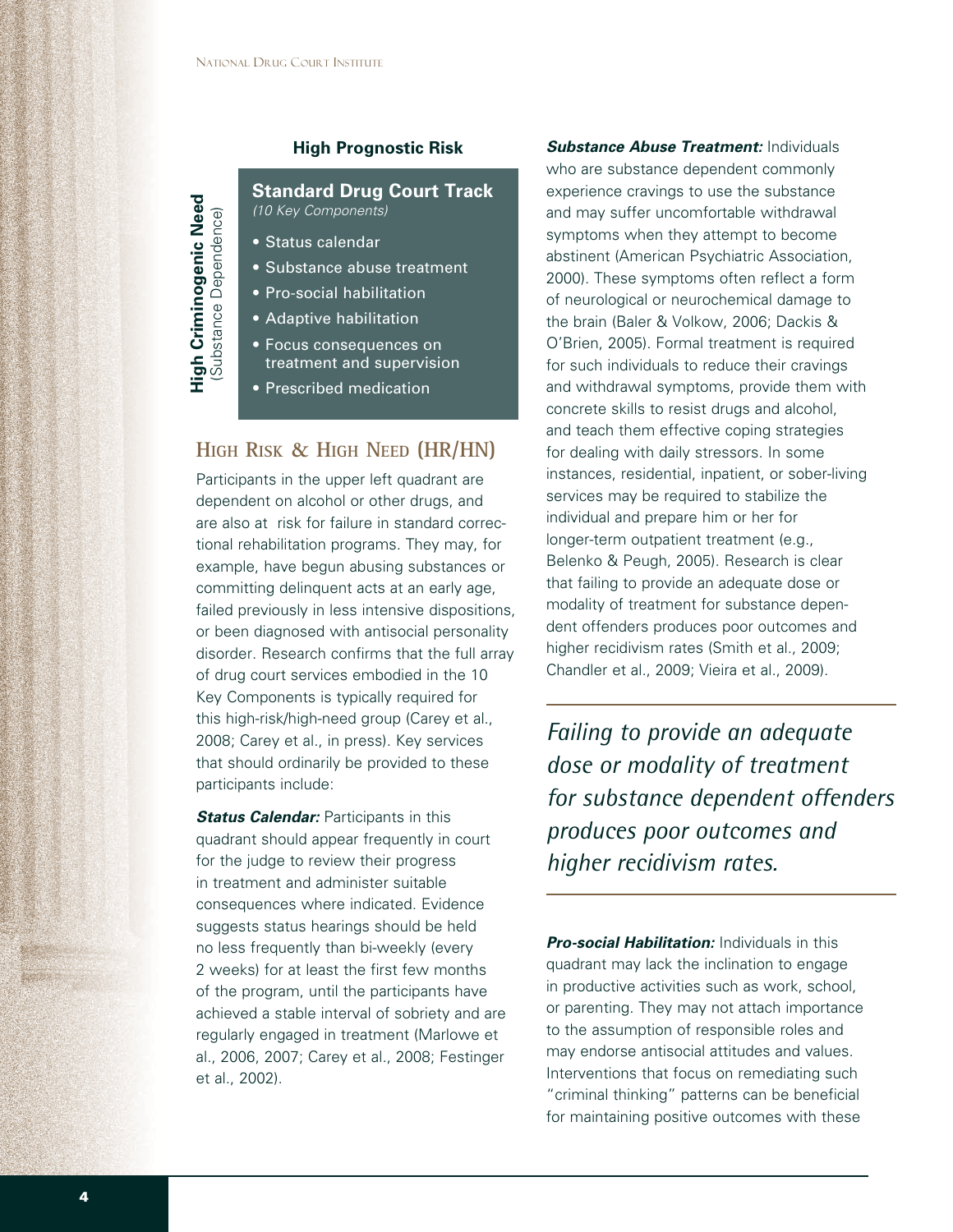individuals (Heck, 2008; Knight et al., 2006; Lowenkamp et al., 2009). Evidence suggests a minimum dosage of 200 hours of cognitivebehavioral services may be required to reduce criminal recidivism in this difficult-to-treat group (Bourgon & Armstrong, 2005; Latessa & Sperber, 2010).

**Adaptive Habilitation:** Individuals in this quadrant may also be deficient in adaptive life skills, such as employability, education, financial management, and homemaking (e.g., Belenko, 2006). Adaptive habilitation services will often be required to teach them vocational skills, address educational deficits, improve daily living skills, and model effective interpersonal problem-solving strategies.

*Focus Consequences on Treatment* 

**and Supervision:** For these individuals, compliance with the conditions of supervision and treatment is the primary (or "proximal") goal. Failure to attend scheduled appointments or to deliver urine specimens should be met with relatively higher-magnitude sanctions to ensure conformance with their principal obligations. On the other hand, abstinence is a more difficult (or "distal") goal for these individuals. Lower-magnitude, treatmentoriented responses should typically ensue for substance use during the early phases of the program. This will allow punitive consequences for substance use to be ratcheted up in intensity after treatment has had a chance to take effect.

**Prescribed Medication:** As was noted earlier, substance dependence is often a neurological or neurochemical disorder that may, in some cases, require medical intervention. The use of appropriately prescribed medications by a qualified addiction psychiatrist constitutes an evidence-based practice for addicted offenders (National Institute on Drug Abuse, 2006; Chandler et al., 2009) and should be available in appropriate cases.

High Criminogenic Need<br>(Substance Dependence) **High Criminogenic Need** (Substance Dependence)

#### **Low Prognostic Risk**

#### **Alternate Track** *(Treatment emphasis)*

- Noncompliance calendar
- Substance abuse treatment
- Adaptive habilitation
- Focus consequences on treatment
- Prescribed medication

# **LOW RISK & HIGH NEED (LR/HN)**

Individuals in the upper right quadrant are dependent on alcohol or other drugs, but do not have substantial prognostic risk factors that would predict failure in standard treatment interventions. For these low-risk/ high-need individuals, the primary emphasis should be on ensuring the provision of needed treatment services.

*For low-risk/high-need individuals, the primary emphasis should be on ensuring the provision of needed treatment services.* 

*Noncompliance Calendar:* Individuals with this profile do not appear to require supervision on a status calendar. Research suggests they can perform as well, or better, on a noncompliance calendar (Festinger et al., 2002; Marlowe et al., 2006, 2007). Rather than spending substantial time in court interacting with high-risk antisocial peers, they should focus their energies in treatment. However, if they stop going to treatment, they should be brought immediately before the judge to receive a swift and certain sanction to ensure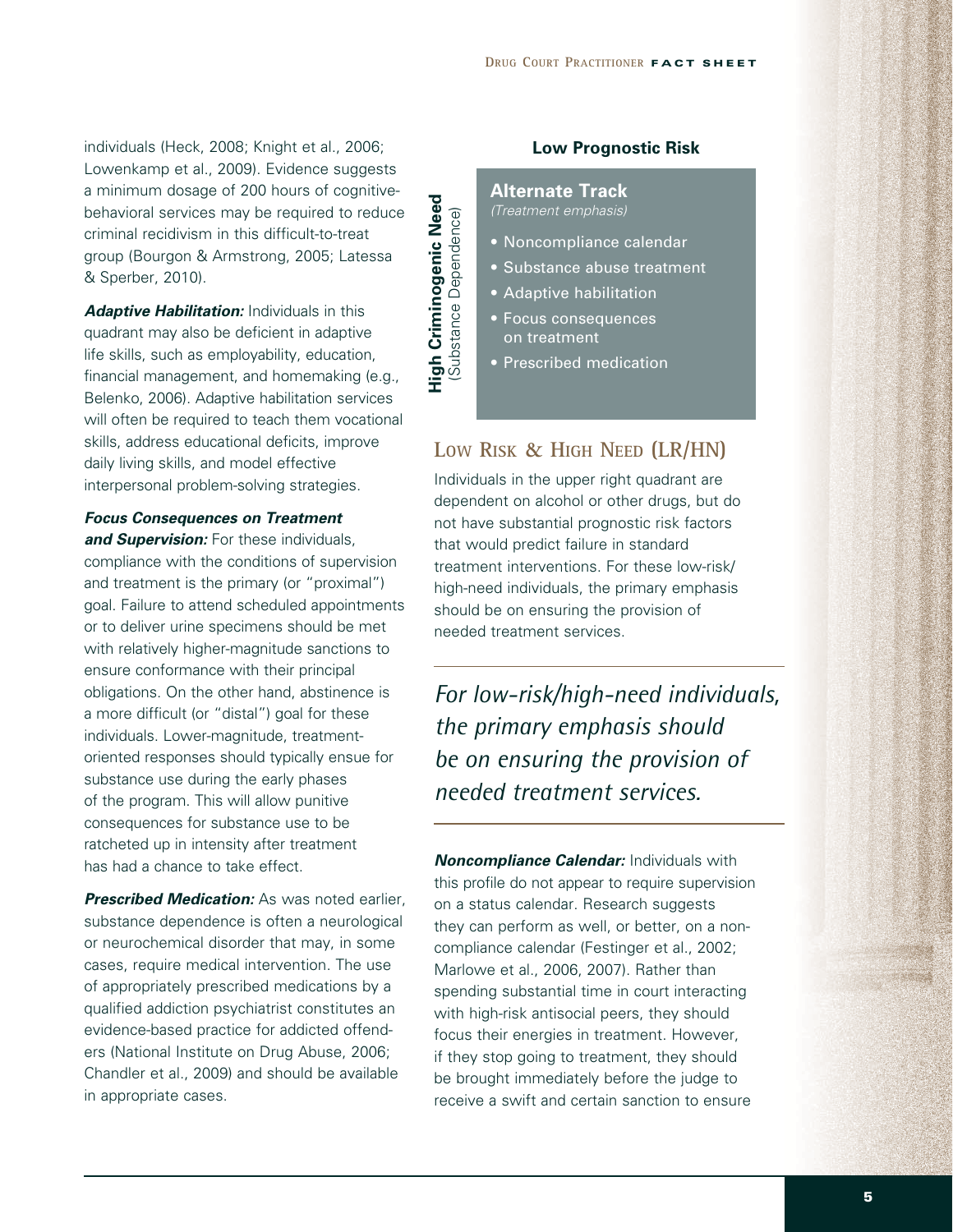that they reengage quickly. Although research has not addressed this point, it might be appropriate to hold status hearings for these individuals on an infrequent basis, such as monthly or bi-monthly, for the judge to offer encouragement and administer rewards.

**Substance Abuse Treatment: Because these** participants are substance dependent, they, too, require formal substance abuse treatment services. The focus of treatment should be essentially the same as described above; however, evidence suggests low-risk individuals should not be treated in the same counseling groups or milieu as high-risk individuals because they may come to adopt antisocial attitudes or values (Lowenkamp & Latessa, 2004).

**Adaptive Habilitation:** Although these individuals may not endorse antisocial values, they frequently require adaptive habilitation services such as vocational or educational assistance, family therapy, or mental health counseling. Evidence suggests a more moderate dosage of approximately 100 hours of services may be sufficient to reduce recidivism with this group (Bourgon & Armstrong, 2005).

#### *Focus Consequences on Treatment:*

Treatment attendance should be the primary or proximal focus for these individuals. Failing to attend treatment should trigger a noncompliance hearing and elicit a substantial sanction to ensure future compliance with the treatment plan. Because abstinence is a more distal goal for these individuals, treatment-oriented responses should ordinarily ensue for substance use during the early phases of the program.

*Prescribed Medication:* As discussed above, the use of appropriately prescribed medications by a qualified addiction psychiatrist may be indicated for some addicted offenders.

#### **High Prognostic Risk**

**Alternate Track**

**•** Status calendar

**Low Criminogenic Need** (Substance Abuse)

Low Criminogenic Need<br>(Substance Abuse)

- Prevention services
- Pro-social habilitation
- Focus consequences on abstinence & supervision

# **HIGH RISK & LOW NEED (HR/LN)**

Participants in the lower left quadrant are non-dependent substance abusers, but they nevertheless have substantial risk factors for failure on standard supervision. For these high-risk/low-need individuals, the emphasis should be on closely monitoring their behavior, holding them accountable for their conduct, and teaching them pro-social life skills.

*For high-risk/low-need individuals, the emphasis should be on closely monitoring their behavior, holding them accountable for their conduct, and teaching them pro-social life skills.* 

*Status Calendar:* Because they are at risk for failing to comply with standard supervision requirements, these individuals should appear in court on a status calendar for the judge to review their progress and impose suitable consequences. As noted previously, status hearings should generally be held at least bi-weekly until the case has stabilized.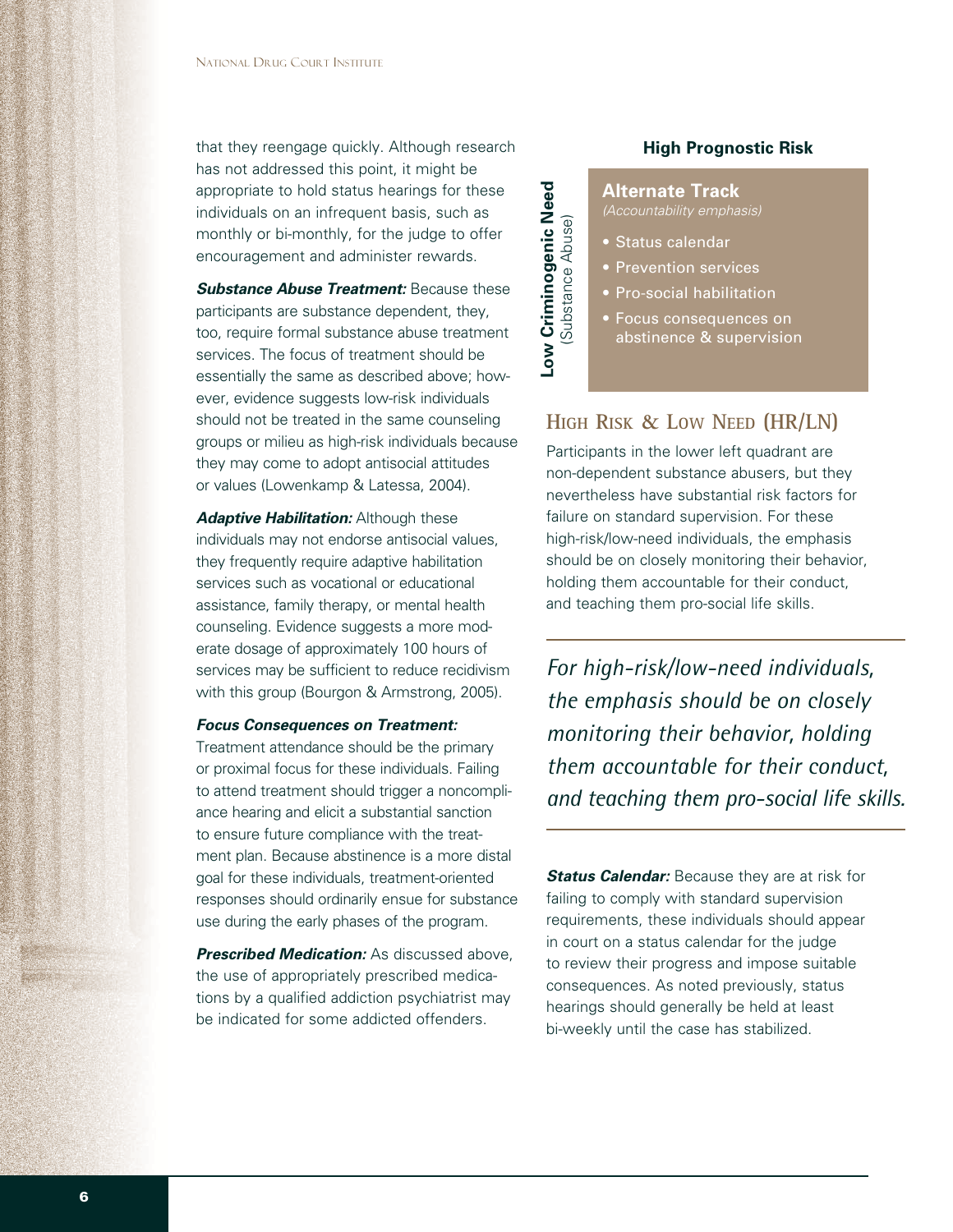**Prevention Services:** At least half of druginvolved offenders abuse alcohol or other drugs, but do not meet diagnostic criteria for dependence (National Center on Addiction and Substance Abuse, 2010; DeMatteo et al., 2009; Belenko & Peugh, 2005). They may experience repeated adverse consequences of substance use, such as multiple criminal arrests or car accidents, but their usage is largely under voluntary control. Providing formal substance abuse treatment for such individuals can lead to higher substance abuse and a greater likelihood of eventually becoming addicted (Lovins et al., 2007; Lowenkamp & Latessa, 2005; Szalavitz, 2010). Instead, non-addicted substance abusers are better suited to secondary prevention services, also known as early intervention (DeMatteo et al., 2006). Examples of secondary prevention services include psycho-educational groups that teach participants about the dangers of drugs and alcohol, and activity-scheduling exercises that re-orient their daily activities away from drug-related peers and events.

**Pro-Social Habilitation: Pro-social habilitation** services will often be necessary for these high-risk individuals to remediate criminal thinking patterns and teach them adaptive interpersonal problem-solving skills. As noted previously, at least 200 hours of cognitivebehavioral services may be needed to reduce criminal activity among high-risk offenders.

*Focus Consequences on Abstinence*  **and Supervision:** For these individuals, compliance with supervision and abstinence from alcohol and other drugs are short-term or proximal expectations. They are generally capable of attending sessions and desisting from substance use fairly readily; therefore, higher-magnitude sanctions should be imposed from the outset to rapidly deter substance use and failures to appear.

# Low Criminogenic Need **Low Criminogenic Need** Substance Abuse) (Substance Abuse)

#### **Low Prognostic Risk**

#### **Alternate Track** *(Diversion emphasis)*

- Noncompliance calendar
- Prevention services
- **Focus consequences** on abstinence

# **LOW RISK & LOW NEED (LR/LN)**

Individuals in the lower right quadrant potentially have the most to lose from participating in a traditional drug court. Contact with high-risk or substance-dependent peers has the potential to expose them to antisocial influences and values. Moreover, the intensive requirements of a drug court might interfere with their engagement in productive

*Individuals in the lower right quadrant potentially have the most to lose from participating in a traditional drug court.* 

activities, such as work, school, or parenting. It is typically unnecessary to expend substantial resources on this group because they have a low probability of recidivism from the outset. The best course of action may be to use the current arrest episode as a "teachable moment" to alter their trajectory of substance abuse and divert them from the criminal justice system. In many instances, it may be appropriate to reduce the length of the program to approximately 4 to 6 months, rather than insist on a uniform period of 12 to 24 months.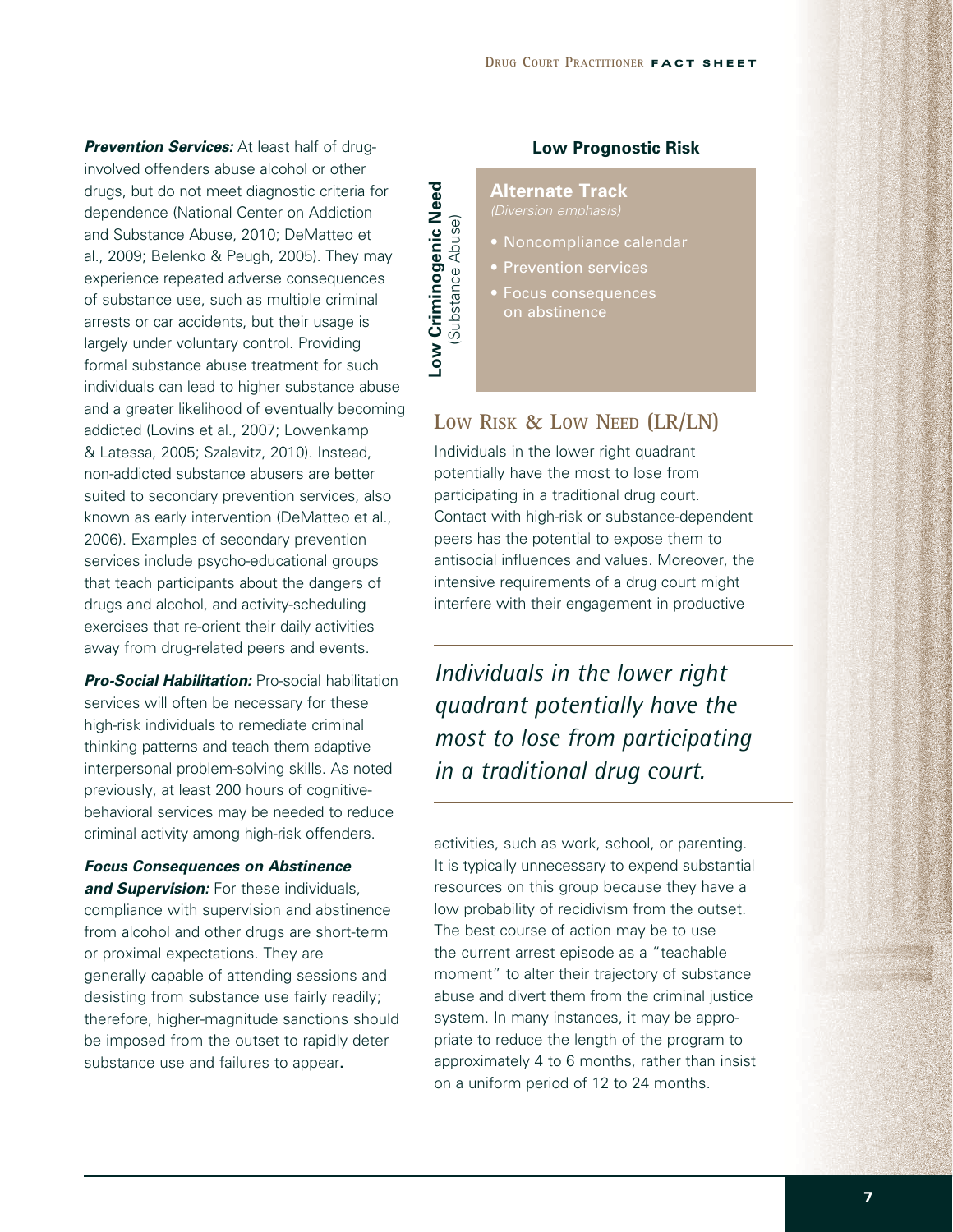#### *Noncompliance Calendar:* These

individuals can typically be supervised on a noncompliance calendar. It is generally not desirable to have them spend substantial time in court or at a probation office, because this will require them to interact with higher-risk offenders. In addition, attending frequent court hearings or probation appointments might interfere with their ability to meet daily responsibilities.

*Prevention Services:* Individuals in this quadrant generally do not require formal substance abuse treatment services. Instead, they are best suited to a secondary prevention or early intervention approach as described previously. It is often advisable to administer these services on an individual basis or in separately stratified groups, so as to reduce their associations with higher-risk and higher-need peers.

#### *Focus Consequences on Abstinence:* For

these individuals, abstinence is the proximal goal. Drug and alcohol use are under their voluntary control and should not be permitted to continue. Given that substance abuse may be the primary, if not sole, presenting problem for these individuals, it may often be appropriate to focus the case-management plan primarily on deterring this particular behavior.

## **ADJUSTING TRACKS**

No assessment tool is perfectly reliable and valid. There will often be an appreciable number of false positives and false negatives in any drug court, meaning the assessment tools may overestimate or underestimate the level of risk or need in some cases. In addition, many drug-involved offenders may be poor informants and the information they provide may be erroneous, exaggerated, or minimized. If assessors do not have an opportunity to confirm participants' verbal self-reports by reviewing official records,

administering drug tests, or interviewing collaterals (e.g., family members), the results could be a poor or incomplete reflection of the participants' needs and risk factors.

# *No assessment tool is perfectly reliable and valid.*

For this reason, assessment results should only be considered a starting point for initially assigning participants to tracks. A participant's subsequent performance in the program should serve as a guide for adjusting the conditions of the program. If, for example, a participant is assessed as being low risk, but then fails to attend treatment sessions or to deliver urine specimens, it might be appropriate to transfer that individual to a bi-weekly status calendar. There is no reason for a drug court to be stuck with an erroneous or ineffective assignment. During the entry procedures for the program, participants should be clearly informed that the requirements of the program can and will be adjusted based on their performance in the program.

*A participant's subsequent performance in the program should serve as a guide for adjusting the conditions of the program.*

Recent studies have examined what are called *adaptive interventions* in drug courts. Adaptive interventions employ *a priori* (that is, pre-specified) criteria for determining when and how to adjust services in response to participants' performance. For example, missing a pre-determined number of counseling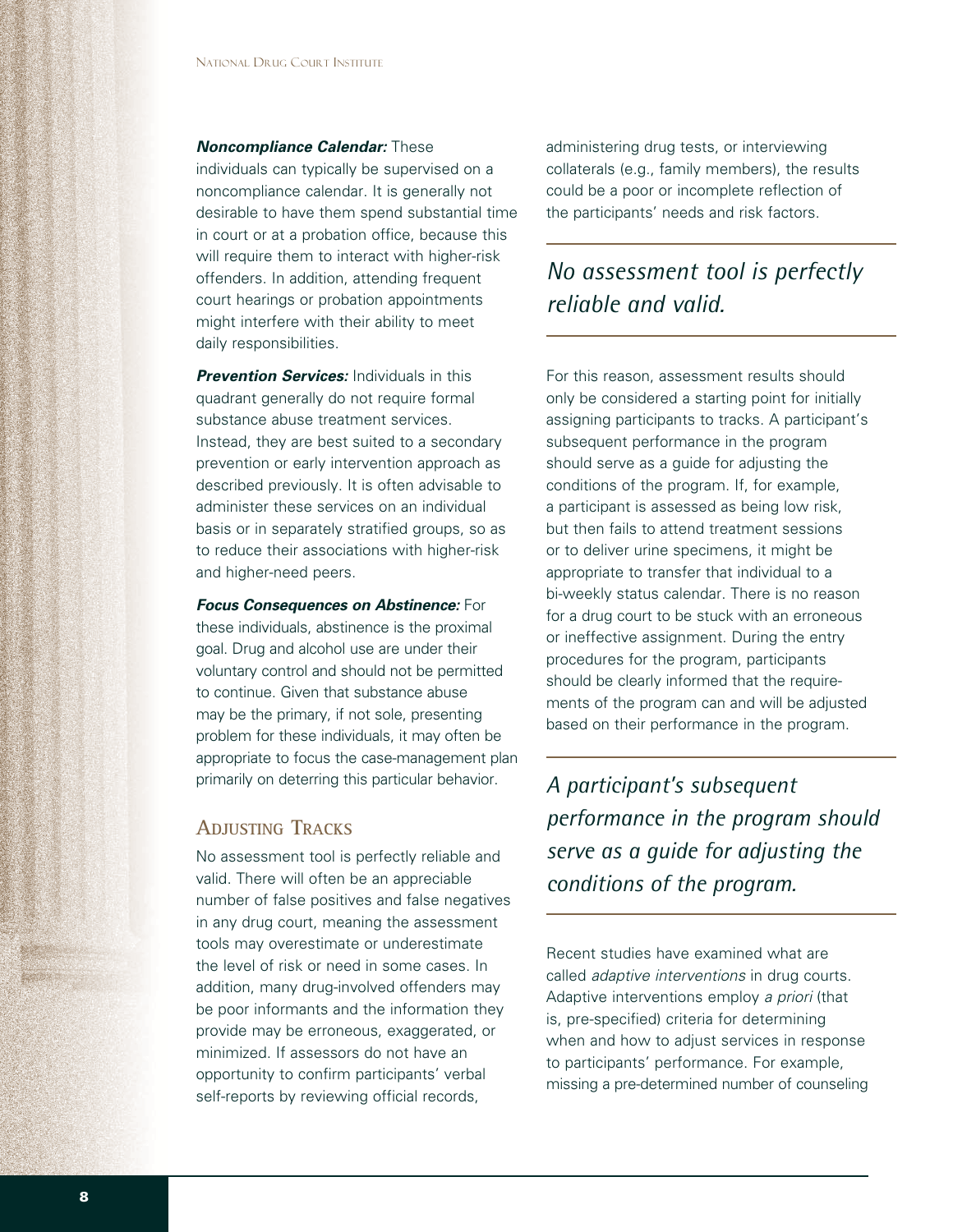sessions might trigger a reassignment of a participant to a bi-weekly status calendar. Early findings suggest such methods may substantially improve outcomes in drug courts and perhaps reduce the length and cost of the program (Marlowe et al., 2008, 2009, in press). Strategies such as this might be used to adjust participants' obligations in drug court without adding undue complexity or burden for the staff.

# **DRUG TESTING AND OTHER SURVEILLANCE**

The only way to be confident that participants are adjusting well to their assigned tracks is to regularly and continually monitor their performance in the program. Assume, for example, that a participant is erroneously assessed as being low risk and non-addicted, and is assigned to a noncompliance calendar and prevention services. If drug testing is not performed frequently, the staff may never come to learn that the participant is actually substance dependent and continuing to abuse alcohol or other drugs.

Therefore, regardless of which track participants are assigned to, they should be carefully monitored via frequent drug testing and other surveillance strategies, such as home visits. Research indicates that drug testing should generally be performed no less frequently than twice per week on a truly random basis for at least the first several months of the program (Carey et al., 2008). In addition, outcomes are better and more cost effective when community corrections officers conduct home visits and other community surveillance activities (Carey et al., 2008). By applying surveillance strategies to all participants, the drug court team can rest better assured that the requirements of the program are up to the task of serving each participant's clinical needs and prognostic risk level.

#### **CONCLUSION**

Adult drug courts elicit the most effective and cost-efficient results for offenders who are high risk and high need. There may be good reasons, however, for some drug courts to admit less-serious or less-impaired individuals into their programs. Under such circumstances, research suggests that the drug court team should modify its conditions to meet the clinical and criminological profiles of its clientele.

*The only way to be confident that participants are adjusting well to their assigned tracks is to regularly and continually monitor their performance.*

One way to accomplish this task is to develop alternative tracks within the drug court that are adapted to the clinical diagnosis and prognostic risk level of the participants. Procedures should be in place to continuously monitor participants' success in the tracks to ensure the program is meeting their needs and holding them suitably accountable for their actions. In this way, drug courts can make the greatest contributions to public health and public safety, while keeping a watchful eye toward the interests of taxpayers. Further research is needed to validate and improve upon these tracks and determine how best to administer them in day-to-day drug court practice.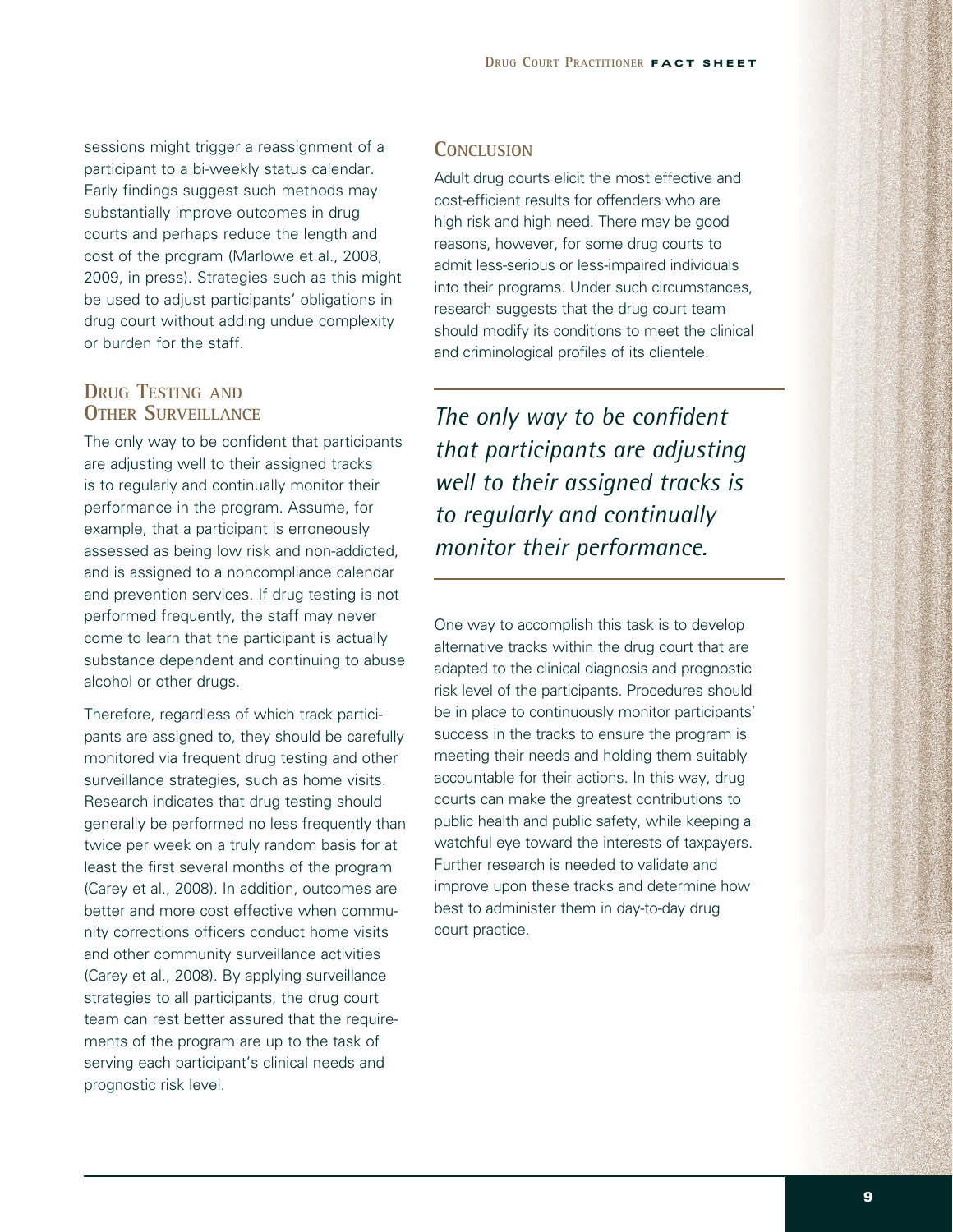#### **REFERENCES**

- American Psychiatric Association. (2000). *Diagnostic and Statistical Manual of Mental Disorders* (4th ed., text rev.). Washington DC: American Psychiatric Press.
- Andrews, D.A. & Bonta, J. (2010). *The psychology of criminal conduct* (5th ed.). New Providence, NJ: LexisNexis.
- Baler, R.D. & Volkow, N.D. (2006). Drug addiction: The neurobiology of disrupted self-control. *Trends in Molecular Medicine, 12,* 559–566.
- Belenko, S. (2006). Assessing released inmates for substance-abuse-related service needs. *Crime & Delinquency, 52,* 94–113.
- Belenko, S. & Peugh, J. (2005). Estimating treatment needs among state prison inmates. *Drug and Alcohol Dependence, 77,* 269–281.
- Bourgon, G. & Armstrong, B. (2005). Transferring the principles of effective treatment into a "real world" prison setting. *Criminal Justice and Behavior, 32,* 3–25.
- Carey, S.M., Finigan, M.W. & Pukstas, K. (2008). *Exploring the key components of drug courts: A comparative study of 18 adult drug courts on practices, outcomes, and costs.*  Portland, OR: NPC Research. *Available at*  www.npcresearch.com.
- Carey S.M., Waller, M. & Weller, J. (in press). *California drug court cost study - Phase III: Statewide costs and promising practices, final report.* Portland, OR: NPC Research.
- Chandler, R.K., Fletcher, B.W. & Volkow, N.D. (2009). Treating drug abuse and addiction in the criminal justice system: Improving public health and safety. *Journal of the American Medical Association, 301,* 183–190.
- Dackis, C. & O'Brien, C. (2005). Neurobiology of addiction: Treatment and public policy ramifications. *Nature Neuroscience, 8,* 1431–1436.
- DeMatteo, D.S., Marlowe, D.B. & Festinger, D.S. (2006). Secondary prevention services for clients who are low risk in drug court: A conceptual model. *Crime & Delinquency, 52,* 114–134.
- DeMatteo, D.S., Marlowe, D.B., Festinger, D.S. & Arabia, P.L. (2009). Outcome trajectories in drug court: Do all participants have serious drug problems? *Criminal Justice and Behavior, 36,* 354–368.
- Festinger, D.S., Marlowe, D.B., Lee, P.A., Kirby, K.C., Bovasso, G. & McLellan, A.T. (2002). Status hearings in drug court: When more is less and less is more. *Drug and Alcohol Dependence, 68,* 151–157.
- Heck, C. (2008). MRT: Critical component of a local drug court program. *Cognitive Behavioral Treatment Review, 17(1),* 1–2.
- Knight, K., Garner, B.R., Simpson, D.D., Morey, J.T. & Flynn, P.M. (2006). An assessment for criminal thinking. *Crime & Delinquency, 52,* 159–177.
- Latessa, E. & Sperber, K. (2010). *Dosage: How much is enough?* Presentation at the Annual Conference of the International Community Corrections Association.
- Lovins, L.B., Lowenkamp, C.T., Latessa, E J. & Smith, P. (2007). Application of the risk principle to female offenders. *Journal of Contemporary Criminal Justice, 23,* 383–398.
- Lowenkamp, C.T., Hubbard, D., Makarios, M.D. & Latessa, E.J. (2009). A quasi-experimental evaluation of Thinking for a Change: A "real-world" application. *Criminal Justice and Behavior, 36,* 137–146.
- Lowenkamp, C.T. & Latessa, E.J. (2004). Understanding the Risk Principle: How and why correctional interventions can harm low-risk offenders. *Topics in Community Corrections, 2004.* (Washington, DC: U.S. Department of Justice, National Institute of Corrections), 3–8.
- Lowenkamp, C.T. & Latessa, E.J. (2005). Increasing the effectiveness of correctional programming through the risk principle: Identifying offenders for residential placement. *Criminology & Public Policy, 4,* 263–290.
- Lowenkamp, C.T., Latessa, E.J. & Holsinger, A.M. (2006). The risk principle in action: What have we learned from 13,676 offenders and 97 correctional programs? *Crime & Delinquency, 52,* 77–93.
- Marlowe, D.B. (2009). Evidence-based sentencing for drug offenders: An analysis of prognostic risks and criminogenic needs. *Chapman Journal of Criminal Justice, 1,* 167–201.
- Marlowe, D.B., Festinger, D.S., Arabia, P.L., Dugosh, K.L., Benasutti, K.M. & Croft, J.R. (2009). Adaptive interventions may optimize outcomes in drug courts: A pilot study. *Current Psychiatry Reports, 11,* 370–376.
- Marlowe, D.B., Festinger, D.S., Arabia, P.L., Dugosh, K.L., Benasutti, K.M., Croft, J.R. & McKay, J.R. (2008). Adaptive interventions in drug court: A pilot experiment. *Criminal Justice Review, 33,* 343–360.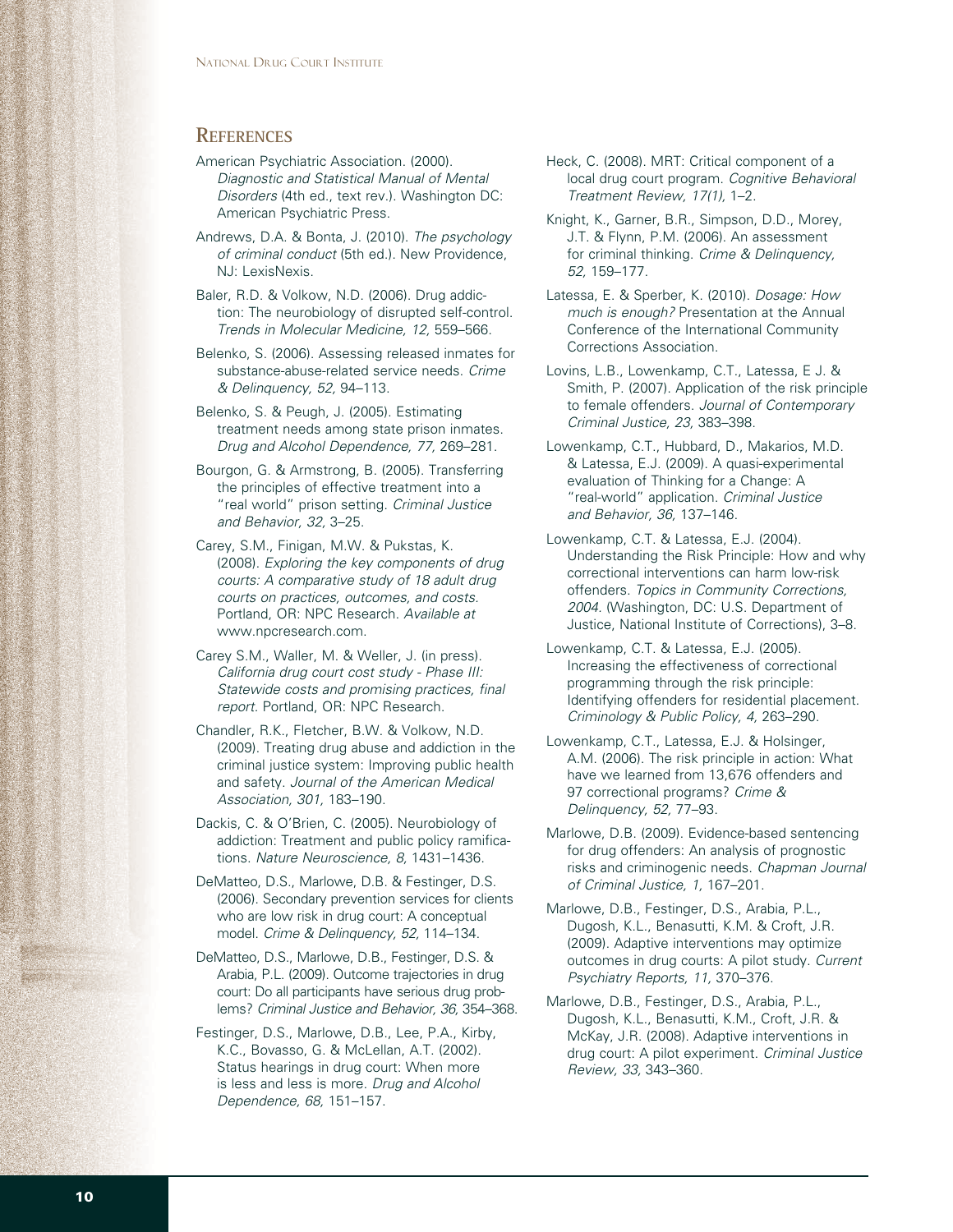Marlowe, D.B., Festinger, D.S., Dugosh, K.L., Benasutti, K.M., Fox, G. & Croft, J.R. (in press). Adaptive programming improves outcomes in drug court: An experimental trial. *Criminal Justice and Behavior.*

Marlowe, D.B., Festinger, D.S., Dugosh, K.L., Lee, P.A. & Benasutti, K.M. (2007). Adapting judicial supervision to the risk level of drug offenders: Discharge and 6-month outcomes from a prospective matching study. *Drug and Alcohol Dependence, 88* (Supplement 2), 4–13.

Marlowe, D.B., Festinger, D.S., Lee, P.A., Dugosh, K.L. & Benasutti, K.M. (2006). Matching judicial supervision to clients' risk status in drug court. *Crime & Delinquency, 52,* 52–76.

Marlowe, D.B., Patapis, N.S. & DeMatteo, D.S. (2003). Amenability to treatment of drug offenders. *Federal Probation, 67,* 40–46.

McCord, J. (2003). Cures that harm: Unanticipated outcomes of crime prevention programs. *ANNALS of the American Academy of Political & Social Science, 587,* 16–30.

National Association of Drug Court Professionals. (1997). *Defining drug courts: The key components.* Washington, DC: U.S. Department of Justice, Office of Justice Programs, Bureau of Justice Assistance.

National Center on Addiction and Substance Abuse. (2010). *Behind bars II: Substance abuse and America's prison population.*  New York: Author.

National Institute on Drug Abuse. (2006). *Principles of drug abuse treatment for criminal justice populations: A research-based guide* [NIH Pub. No. 06-5316]. Bethesda, MD: Author.

Pearson, F.S. & Lipton, D.S. (1999). A meta-analytic review of the effectiveness of corrections-based treatments for drug abuse. *The Prison Journal, 79,* 384–410.

Simpson, D.D. & Knight, K. (Eds.) (2007). Special Journal Issue: Offender needs and functioning assessments. *Criminal Justice and Behavior, 34(9).*

Smith, P., Gendreau, P. & Swartz, K. (2009). Validating the principles of effective intervention: A systematic review of the contributions of meta-analysis in the field of corrections. *Victims & Offenders, 4,* 148–169.

Szalavitz, M. (2010). *Does teen drug rehab cure addiction or create it?* Time Magazine On-Line, *at* http://time.com/time/ printout/0,8816,2003160,00.html (retrieved 7/16/2010).

Taxman, F.S. & Marlowe, D.B. (Eds.) (2006). Risk, needs, responsivity: In action or inaction? [Special Issue]. *Crime & Delinquency, 52(1).*

Vieira, T.A., Skilling, T.A. & Peterson-Badali, M. (2009). Matching court-ordered services with treatment needs: Predicting treatment success with young offenders. *Criminal Justice and Behavior, 36,* 385–401.



1029 N. Royal Street, Suite 201 Alexandria, VA 22314 Tel (703) 575-9400 Fax (703) 575-9402

**www.NDCI.org**

*This project was supported by Grant No. 2010-DC-BX-K081 awarded by the Bureau of Justice Assistance. The Bureau of Justice Assistance is a component of the Office of Justice Programs, which also includes the Bureau of Justice Statistics, the National Institute of Justice, the Office of Juvenile Justice and Delinquency Prevention, the SMART Office, and the Office for Victims of Crime. Points of view or opinions in this document are those of the author and do not represent the official position or policies of the United States Department of Justice.*